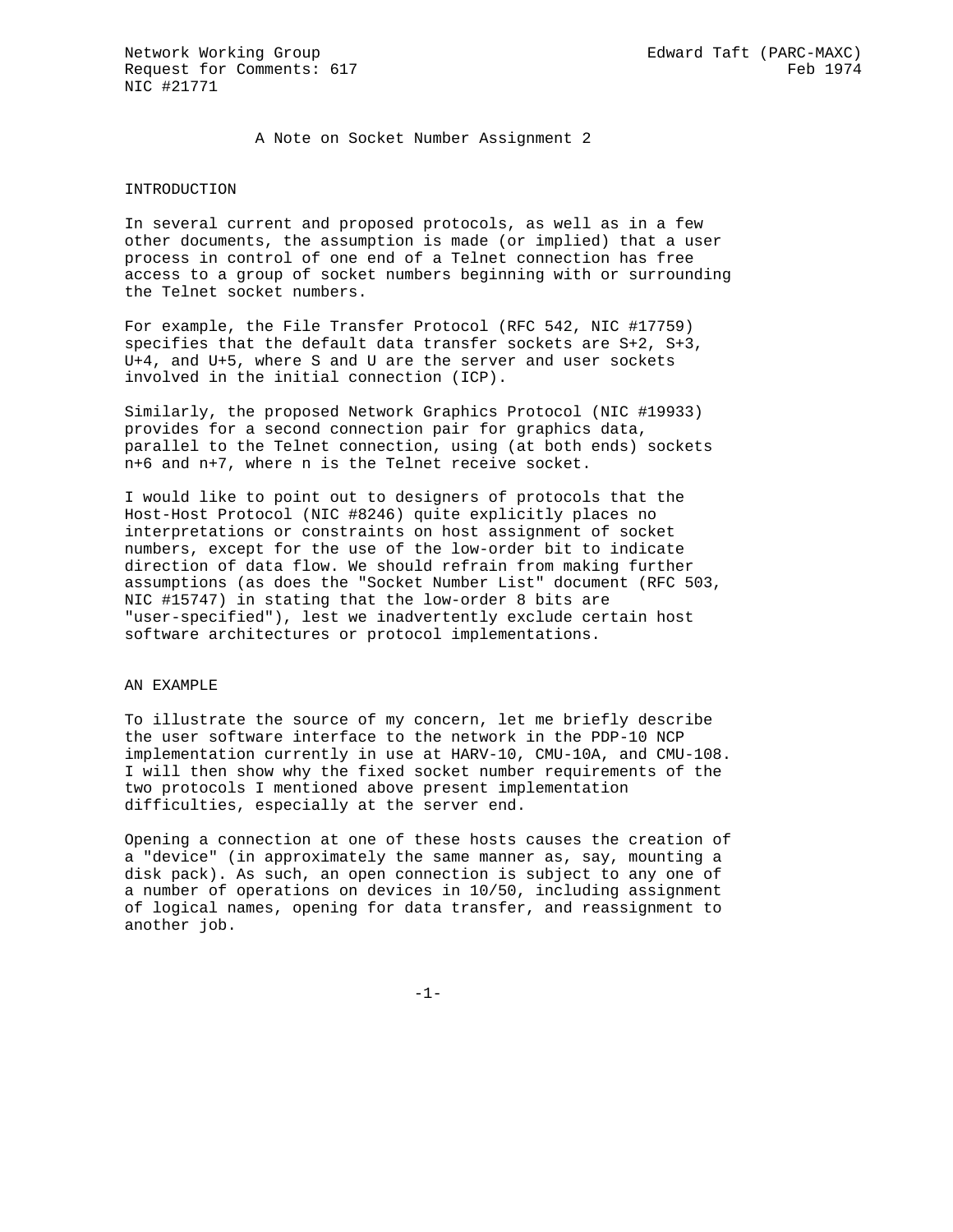The NCP allows a (non-privileged) user program to specify the low-order 8 bits of the socket number of any connection which it opens, and to specify that the other 24 bits be assigned in one of three ways:

-- As a function of the job number, making a "job-relative" socket.

-- As a function of the user identification, making a "user-relative" socket.

-- As a "guaranteed unique" number, i.e. one assigned by the NCP such that no other socket number in use has the same high-order 24 bits.

A program may also specify all 32 bits of a local socket number provided the high-order 24 bits are the same as the corresponding bits in some other socket already owned by the same job.

The NCP will, of course, allow assignment of a socket generated in any of the above ways only if it is not already in use by the same or any other job.

## PROBLEMS IN THE FTP SERVER IMPLEMENTATION 5

The FTP server is implemented in a manner that some readers may find reminiscent of Padlipsky's "Unified User Level Protocol" (RFC 451, NIC #14135). Rather than directly executing most FTP functions (in particular, system access and file transfer functions), it merely maps FTP commands into local commands which it "types" on a pseudo-Teletype (PTY) to a subjob, and similarly maps local responses into FTP responses.

This scheme makes maximum use of existing software and mechanisms for user authentication, accounting, and file access, and eliminates the need for the (privileged) FTP server to perform them interpretively. (This conforms to the "principle of least privilege" described in RFC 501, NIC #15818.)

In this implementation, FTP data transfers are performed by an entirely different process (with a different user identification) from the one that manages the server end of the Telnet connection. Hence, since server sockets S and S+1 belong to the server "control" job and sockets S+2 and S+3 are in the same 256-socket number range, the latter two sockets are inaccessible to the "data transfer" subjob.

-2-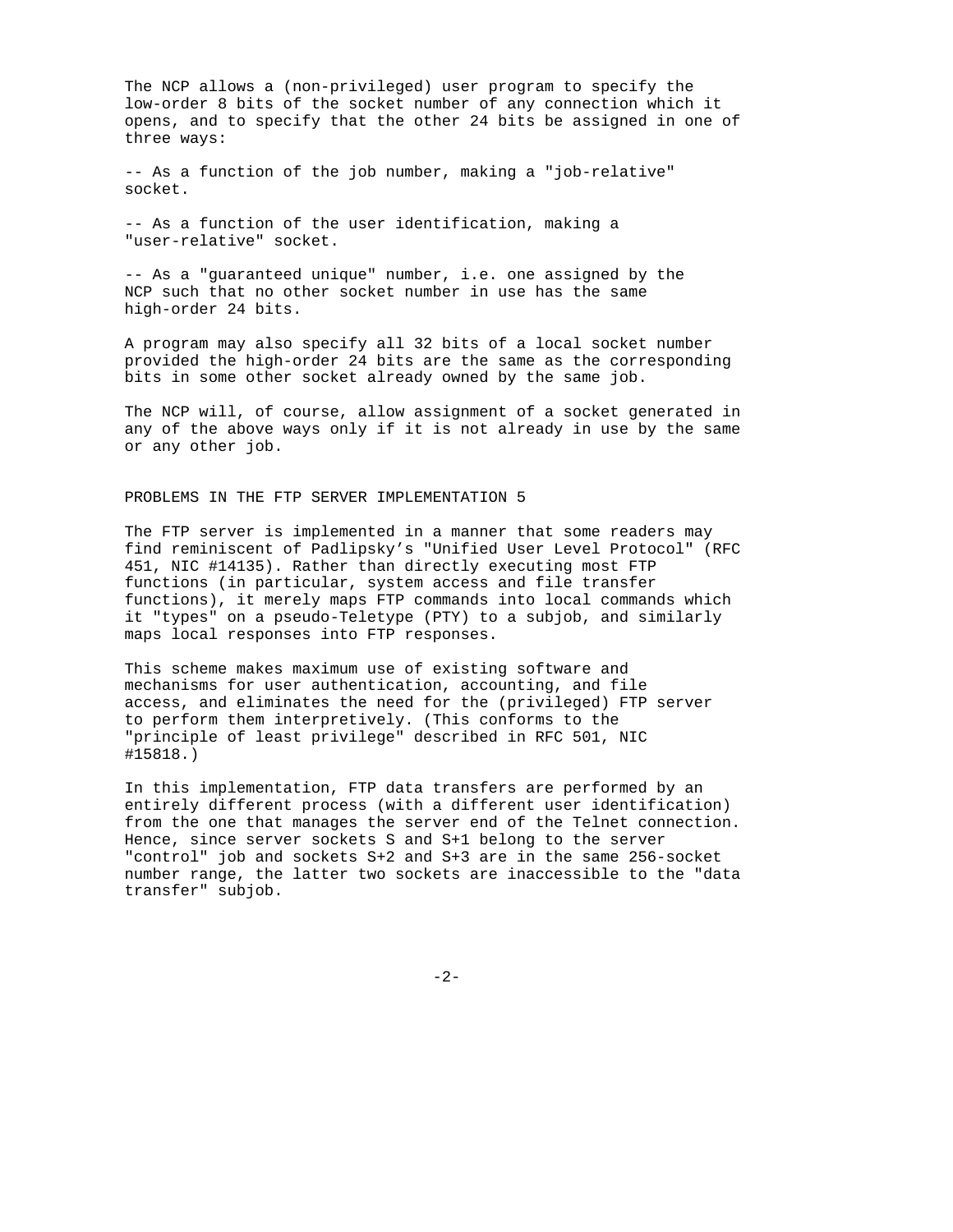Those who attended last spring's FTP meeting may recall that I objected strenuously to the requirement that the FTP server use a fixed pair of data sockets relative to its Telnet sockets, as opposed to the old scheme in which the server has complete freedom in the choice of its data sockets. The principal reason is that it would seem to rule out the "two-process" scheme I have just described.

In fact, in our case there is a way around the problem. The FTP server control job can open the data connections itself, then "reassign" the created "device" to the data transfer subjob. A kludgey solution at best, and one I would rather have avoided! Inter-job socket reassignment is hardly an operation one is likely to find available in most operating systems.

# DIFFICULTIES WITH THE GRAPHICS PROTOCOL

Providing a graphics connection parallel (at a fixed socket number distance) to the Telnet connection might potentially present the same difficulty as described above for FTP connections.

In the most frequently used model of Telnet communication, as well as in many implementations, the server Telnet is a process quite distinct from the "user" process under its control. The two processes are typically interfaced through the operating system's terminal service in such a way that the "user" process perceives a ,terminal" as opposed to a "network connection".

In Tenex, for example, a job controlled from a network terminal has no handle whatever on the server Telnet connection; hence, it has no way of obtaining control of sockets n+6 and n+7 for a graphics connection.

In the Harvard-Carnegie 10/50 implementation, it happens (for largely accidental reasons) that a job logged in from the network does have control (i.e. is considered the owner) of the server Telnet sockets.

However, there is another problem. Many operating systems provide means by which the association between terminals and jobs may be changed.

To use familiar terminology, a terminal may be "detached" from one job and "attached" to another, in a manner which does not destroy any jobs or any network connections.

-3-